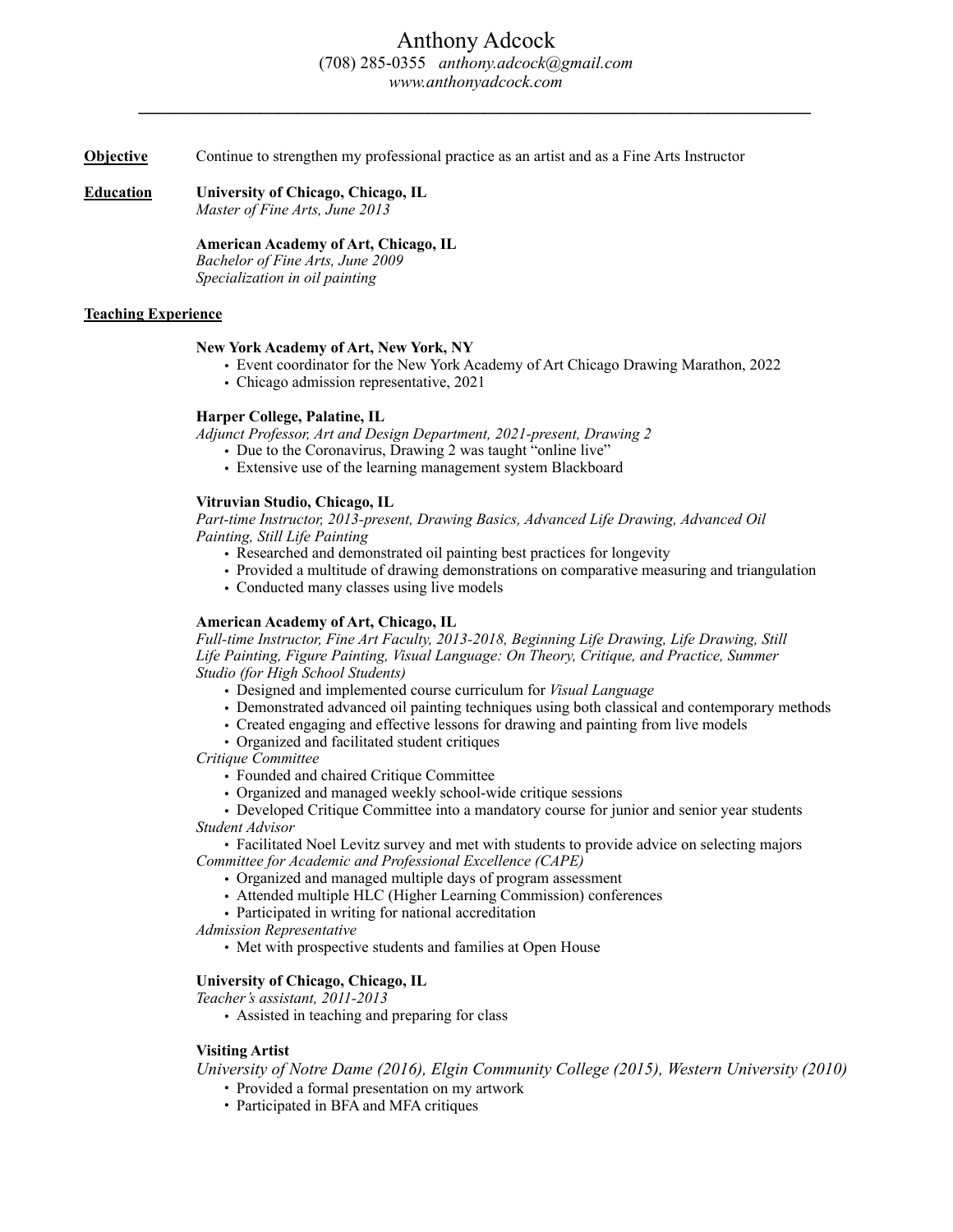| <b>Gallery Representation</b>         |                  |
|---------------------------------------|------------------|
| Kasper Contemporary, New York, NY     | $2020$ – present |
| Aron Packer Projects, Chicago, IL     | $2016$ – present |
| Lyons Wier Gallery, New York, NY      | $2016 - 2020$    |
| Packer Schopf Gallery, Chicago, IL    | 2013-2015        |
| Lovetts Gallery, Tulsa, OK            | 2012-2015        |
| M Gallery of Fine Art, Charleston, SC | 2012-2013        |
| Cureeo, online gallery, Chicago, IL   | 2012-2013        |
| Coalition Gallery, Chicago, IL        | 2009-2011        |

**Solo Exhibitions** 

#### *The Unknown Boot Print and Other Stories,* Kasper Contemporary, New York, NY 2022 *Blue Collar,* (2 person exhibition), Ukrainian Institute of Modern Art, Chicago, IL 2019<br>*Foundation*. Lyons Wier Gallery, New York, NY 2018 *Foundation, Lyons Wier Gallery, New York, NY Units of Measure,* Bernard Gallery, Calumet College of St. Joseph, IN 2017 *Marks of the Trade,* Lyons Wier Gallery, New York, NY 2016 *Next, VOLTA, Pier 90, Lyons Wier Gallery, New York, NY* 2016 *The Already Made,* Safety-Kleen Gallery One, Elgin Community College, Elgin, IL 2015 *Con-Struct*, Packer Schopf Gallery, Chicago, IL 2014 *Between Perception and Reality*, Union League Club of Chicago, Chicago, IL 2010 *Anthony Adcock,* Western University, Garwood Hall, Macomb, IL 2010 *Selected* **Group Exhibitions**  *Alma,* 3636 S. Iron st. Chicago, IL 2022 *Atomic Number 13, Vertical Gallery, Chicago, IL* 2021 *Alma,* 3636 S. Iron st. Chicago, IL 2021 *Still Holds Up,* The Drive-In Space, Wilmette, IL 2021<br>*Atlas Unlimited (Acts V - VI)*. Logan Center Gallery. University of Chicago. Chicago. IL 2019 Atlas Unlimited (Acts V - VI), Logan Center Gallery, University of Chicago, Chicago, IL *D6 Design + Art 12,* Dock 6 Collective*,* Chicago, IL 2019 *Summer Sessions,* Lyons Wier Gallery, New York, NY 2018 *Concrete, Paper, and Plastic, Aron Packer Projects, Chicago, IL* 2018 *Truth or Dare: A Reality Show, 21c Museum, Nashville, TN* 2017-2018 *Art Miami, Lyons Wier Gallery, Booth A232, Miami, FL* 2017 *Construct: Contemporary Artists Exploring the Built Environment, Jack Olson Gallery,* Northern Illinois University, IL 2017 *Handwringers and Tire Kickers, Fireplace 1, Chicago, IL* 2017 *Luminance,* Lyons Wier Gallery, New York, NY 2017 *Art Miami, Lyons Wier Gallery, Booth B407, Miami, FL* 2016 *RESURRECTION,* Aron Packer Projects, Co-Prosperity Sphere, Chicago, IL 2016 *Summer Sessions,* Lyons Wier Gallery, New York, NY 2016 *Atelier,* Weatherhead Gallery, University of St. Francis, Fort Wayne, IN 2015 *Lollipop Guild,* Lovetts Gallery, Tulsa, OK 2015 *Tales of Urban Decay,* Repertorio, London, UK 2015 *American Academy of Art Faculty Exhibition,* Bill L. Parks gallery, Chicago, IL 2014 *CONTEXT/Art Miami*, Packer Schopf Gallery, booth E4, Miami, FL 2013 *SYZYGY*, Bridgeport Art Center, Chicago, IL 2013 *Wayward*, Logan Center Gallery, University of Chicago, Chicago, IL 2013 *Logan Arts Center Opening,* Logan center, University of Chicago, Chicago, IL 2013 *American Academy of Art Faculty Exhibition,* Bill L. Parks gallery, Chicago, IL 2013 *So Real*, Governors State University, University Park, IL 2012 *Ways of Making*, Governors State University, University Park, IL 2012 *Hauntology*, DOVA Temporary, University of Chicago, Chicago, IL 2012 *Emerging Artists*, Beverly Arts Center, Chicago, IL 2012 *Realism on the Edge*, M Gallery of Fine Art, Charleston, SC 2012 *True Art and Ink*, Chicago True Blue Tattoo, Chicago, IL 2011 *Celebrating 125 Years of Collecting Art*, Union League Club of Chicago, Chicago, IL 2011 *Brainstorm 2011 National Juried Competition*, Governors State University, University Park, IL 2011 *Pigs on Parade*, Bill L. Parks gallery, Chicago, IL 2011 *St. Laurence high school 50th Anniversary*, St. Laurence High School, Burbank, IL 2011 *Beverly Art Competition*, Beverly Art Center, Chicago, IL 2010<br> *Introversion* 1518 N. Milwaukee, Chicago, IL 2010 *Introversion*, 1518 N. Milwaukee, Chicago, IL *Chicago Art Open*, River East Art Center, Chicago, IL 2010 *Curator's Choice*, Coalition Gallery, Chicago, IL 2010 *About Face 2*, Bill L. Parks gallery, Chicago, IL 2010 *Gifts of Affection*, Coalition Gallery, Chicago, IL 2009<br> *Objects of Affection*. Coalition Gallery. Chicago. IL 2009 *Objects of Affection*, Coalition Gallery, Chicago, IL *Self-Portraits*, Barbara & Barbara, Chicago, IL 2009 *21 in a Million part 2*, River East Art Center, Chicago, IL 2009 *21 in a Million*, Coalition Gallery, Chicago, IL 2009

*Autumnal Equinox*, Starline Gallery, Harvard, IL 2009 CAC *Chicago Artists Coalition Gallery Opening*, Coalition Gallery, Chicago, IL 2009 *Bachelor of Fine Arts show*, Bill L. Parks gallery, Chicago, IL 2009 *Around the Coyote*, juried arts festival, 1000 n. Milwaukee, Chicago, IL 2009 *Reality Check*, Merchandise Mart, Teknion, 10th floor, Chicago, IL 2009